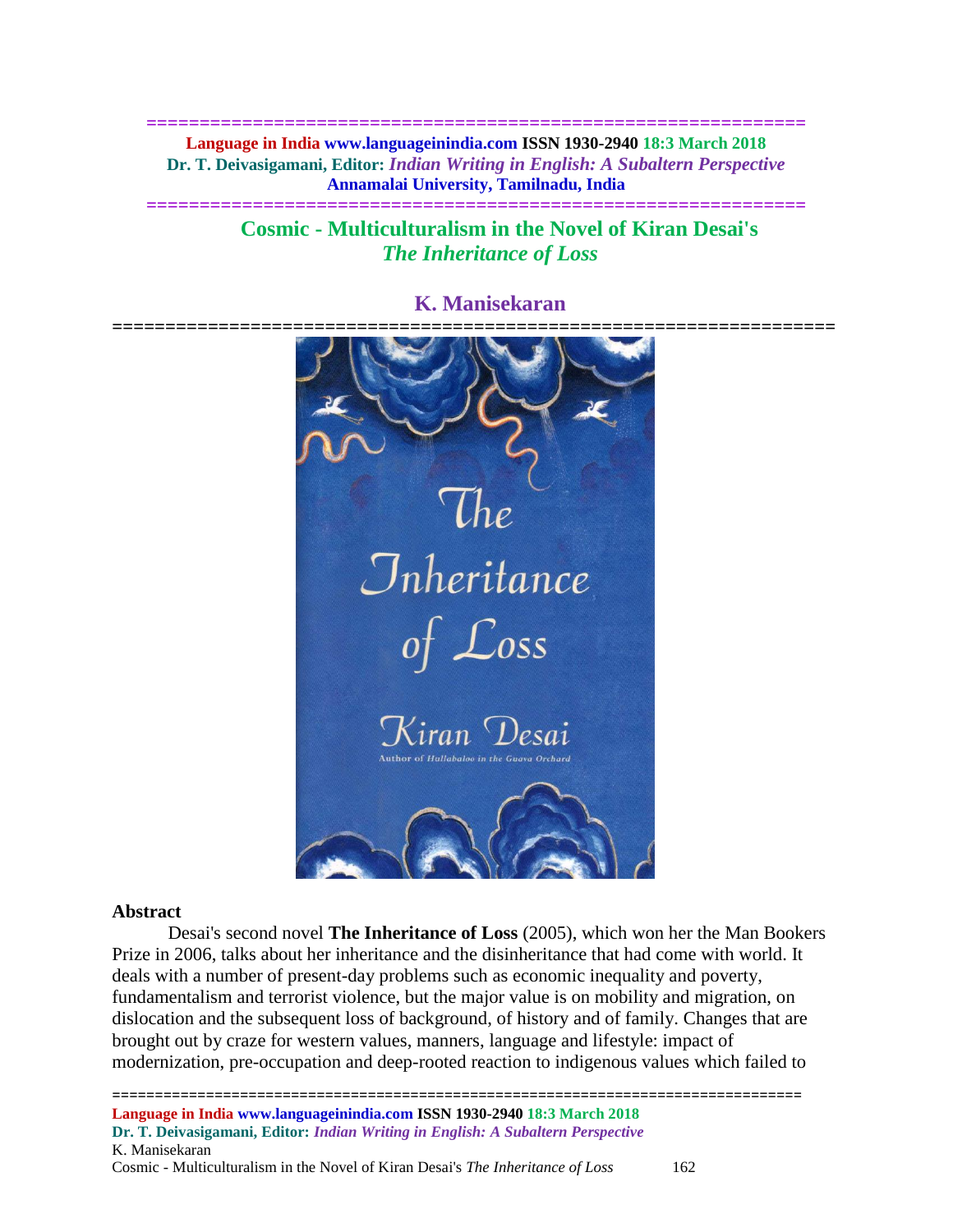sustain life. The novel is set in Kalimpong situated at the foot of Mount Kanchenjunga in the North Eastern part of India, which becomes vaporous because of religious and ethnicities struggle to defeat biased treatment by Indians to indigenous people whose culture is more like their neighboring Asians. Primarily, the story of The Inheritance of Loss is set in India in the year 1986, a period of great turmoil. From the outset it is clear that the country and the people are crying out for an identity of their own, fighting between themselves and claiming ground for their own existence, as a nation and as individuals.

**Keywords:** Kiran Desai, *Inheritance of Loss,* Cosmic - Multiculturalism, Ethnic, Modernization, identity, Ideology, Gorkhas, Xenophobia, Culture, Colonial, migrant, Racism, Other.

### **Multiculturalism**

Multiculturalism has raised important questions about the status of minorities within the nation state. By asking whether different communities are treated as equals within the democratic polity. Multiculturalism has also shown that the presence of many cultures and communities is not enough. Within a democracy what is necessary is that difference must not be a source of discrimination. It must be admitted the existence accommodated and, above all, given an equal position within a democratic polity. However, this multicultural agenda of inter-group equality must be factored along with the concern for intra-group equality. Without the latter it may become a hindrance to, rather than a support for, the struggles for democracy. This is clearly indicated when the Gorkha National Liberation Front (GNLF), an actual political party seeks to empower West Bengal's ethnic Nepalis and once led a separatist uprising, the Gorkhaland Movement was established by Nepalese people to seek the establishment of an autonomous Nepalese state within India. This ethnic tension is still going on in the region till today where they are make troubled for a separate Gorkhaland.

The author is keenly aware that she lives and writes in a divided world—divided not only by nationalisms and colonialisms, but also by gender, class and ethnic affiliations. Trying to speak to and about multiple sectors of a global reading public spread across entrenched divides of ideology and identity is not easy. At the same time, for an immigrant writer, someone who lives in one place but writes about another, communicating across such divides is a risk well worth taking. All of these are presented by Desai as fully realized and ultimately frail human beings in recognizable search for love and happiness. Most of the time she merges cultural environments to create a complex and confusing setting for her characters. The characters in the book are in one way or another 'displaced'. They hold on to a questionable or mistaken identity and are unable to define themselves in another, more positive way. They feel inferior bounded and defeated by their Indian heritage; develop complexities which ruin their relationship. With a keen eye for telling detail and profound wisdom.

#### **Three-Way Narrative Split**

This novel presents us with a three-way narrative split, relating the stories of the sixteenyear-old Sai, her bitter grandfather and Biju, their cook's son, who tries to make his way as an illegal migrant worker in New York. This narrative split provides us with an interesting view point from which to view two very different sides of the same problem, as Biju's negotiation of his identity as an illegal immigrant in a foreign city is contrasted with the more complex situation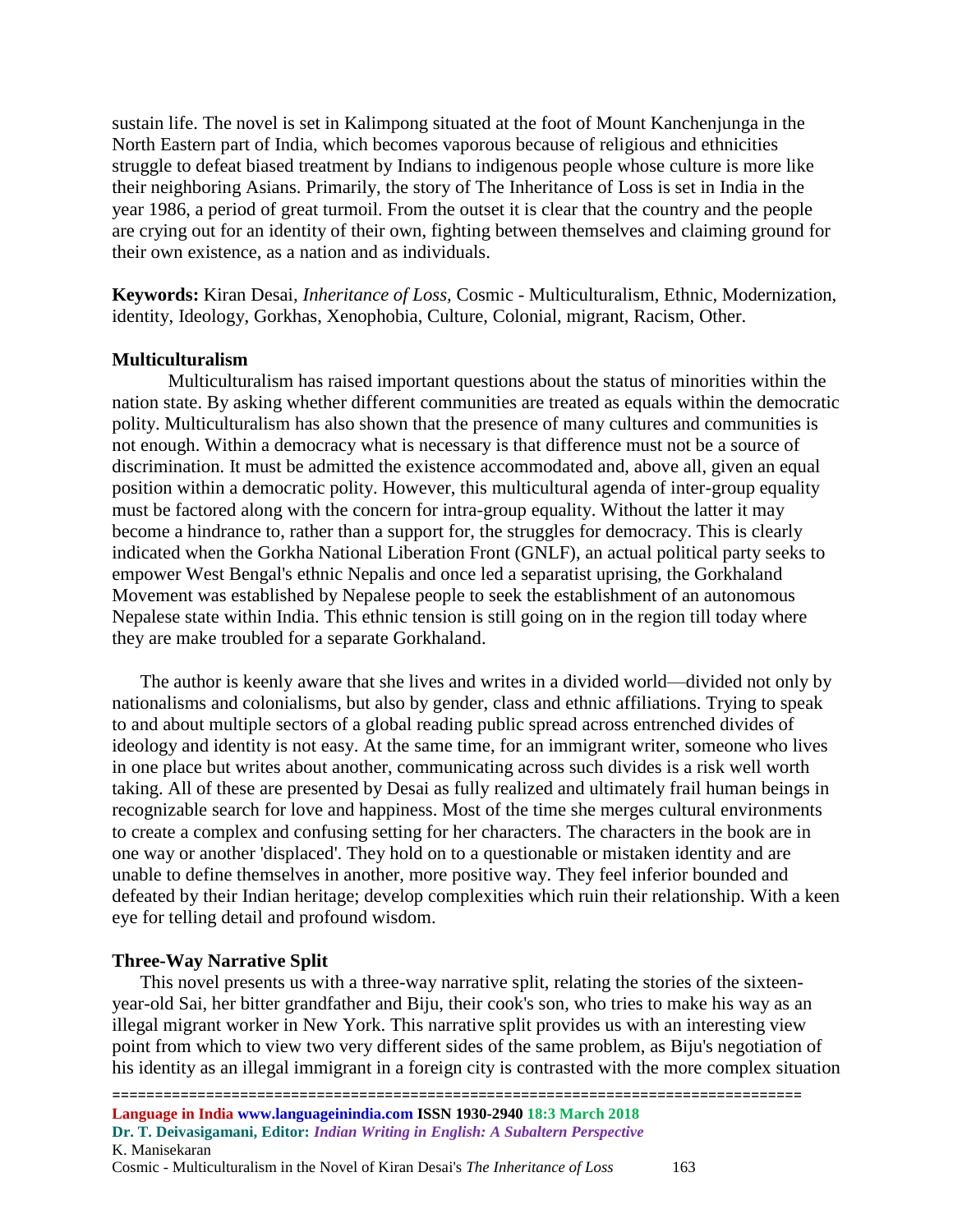of Sai and her grandfather who find themselves as strangers in their homeland due to their education, language and wealth. On two opposite ends of the world, in two immensely discrepant modernities, these characters are at odds with their surroundings and effectually in similar positions of marginality and strangeness.

### **Undercurrent of Globalization**

It's a good narrative with the undercurrent of globalization connecting India's Nepal border with New York City. In spite of being set in two completely different places the action is linked by the presence of the Judge's cook's son Biju as an illegal immigrant in New York, where he keeps moving as a cook from one third–rate restaurant to another, hoping somehow, to procure a green card and the consciousness of the fact that the Indo-Nepalis (or "Gorkhas") are tired of being treated like a minority in their own confinement where they are in majority. This is also remarked upon when the man selling Biju his return ticket to India, is trying to convince him that he is making a mistake in going back. To him, it is "still a world ... where one side travels to be a servant and the other side travels to be treated like a king" (TIL 295). Biju is not a traveler who can produce to shuttle back and forth between his native country and the 'land of opportunity'. He also finds occasion to contemplate the differences in wealth between his home country and his host country.

#### **American Dream as a Myth**

Kiran Desai tries to unravel the myths about the American dream. That the Indians more than any other community in the world raves high about America is contemptibly brought out by the novelist in a couple of places through intimate dialogues. When Biju expresses his determination to leave the US after he was thoroughly disillusioned, Mr. Kakkar gives a piece of his mind. He says that Biju is making a big mistake by going to India, where he is going to be treated as a servant; according to him, America is always like a king and those who live in America are kingly whereas all others who are living on the other side of the planet are like servants to that king. In a very strong expression, Mr. Kakkar tells Biju, "America is in the process of buying up the world. Go back, you'll find they own the business" (TIL 269). That country (the US) has lots of room. It's this country (India) that is so crowded" (TIL 85). About the US, again and again the cook tells Mrs. Zen, "Best country in the world. All these people who went to England are now feeling sorry…." (TIL 85).

#### **Life in Harlem**

Packed into rat infested apartments in Harlem, Biju's life is a juggling act and not at all far from the poverty, which his father believed he has escaped. Unlike the class of Indians who now celebrated their economic success in America, people like Biju jump from one bad job to another, always staying just a half-step ahead of the INS., in despair for them, "Oh the green card, the green card, the … On TV: A taxi driver appeared on the screen: watching bootleg copies of American movies he had been inspired to come to America" (TIL 99). Biju is baffled at nearly every turn, unable to master the sharp skills that have enabled other immigrants to get rich. When at last he flies home, Biju is immersed with nostalgia. By bringing Biju back to Kalimpong, Desai heightens the connection of New York City with India by devoting a large chunk of her text to Kalimpong's own narrative, particularly the story of the rise of the Gorkha movement. Desai shows us that negotiation of national identity, belonging, and commoditization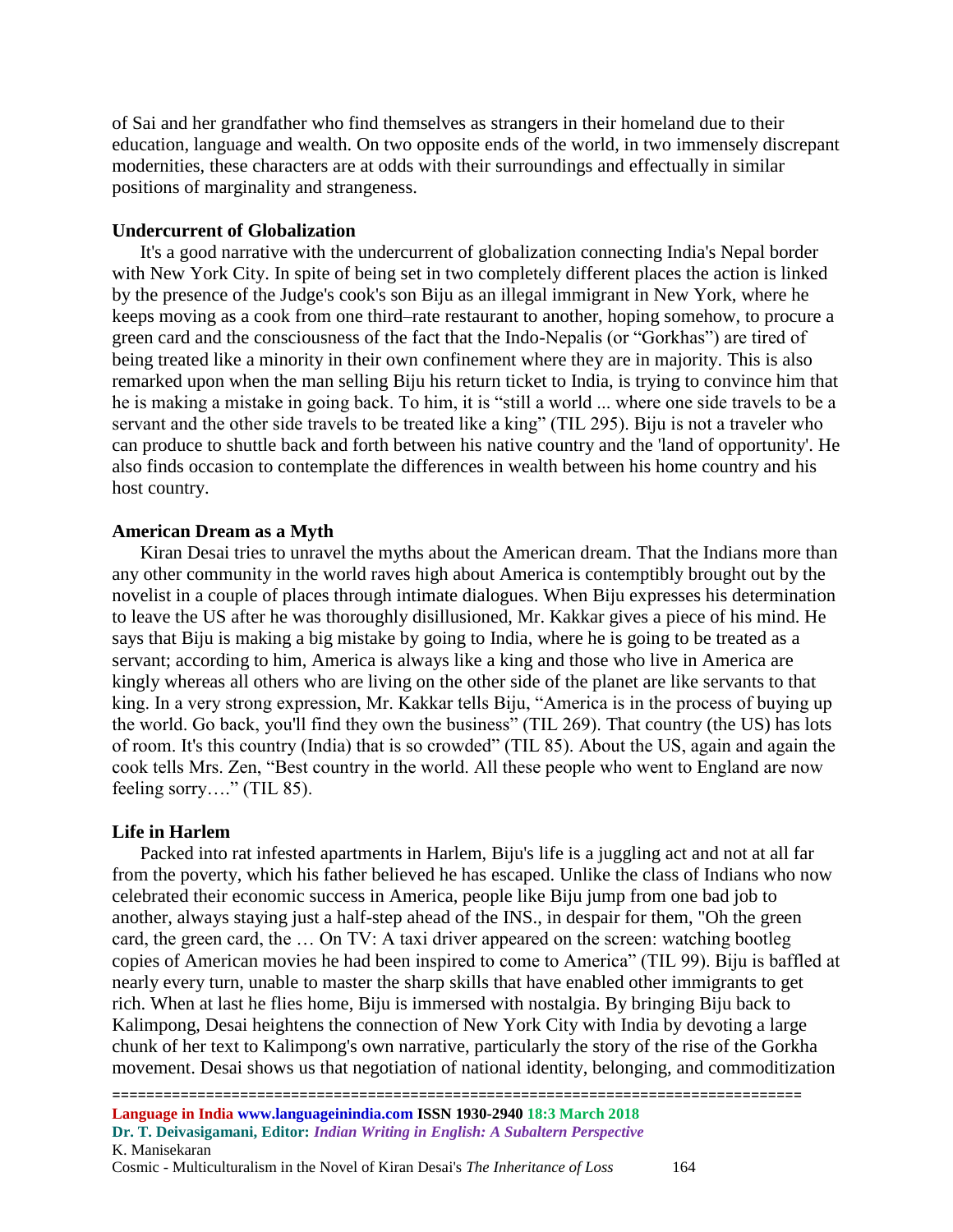are not only features of multicultural formation in the capitalist centers of London or New York, but also in countries often considered on the boundary.

Through Biju, Desai shows how migrants, who "work outside" of their home countries, represent the liaisons to global capitalism. Viewing Biju as the bearer of the commodity, provide through the narrative of Kalimpong's ethnic conflicts, we see that a particular culture is not limited to the nation state. With global migrancy the new status quo, issues of belonging, national identity, and racism transcend national boundaries. Looking at the world through Desai's eyes, we see that it's not just those who have immigrated are affected by the West. In this picture, everyone is affected. The life of the immigrant may be rich, but part of Desai's literary exploration was also to examine the burdens that come with that richness. And it is the complications of colonization and immigration that Desai has explored in her book complications that have received little focus. Exploring the hopes and aspirations of Sai and Biju, the hopes and expectations of their families, the novel creates vivid pictures of the friends and relatives who surround them, evoking vibrant images of a broad cross-section of society and revealing the social and political history of India (Sinha 2008: 141). With great tenderness and humor. In both places, New York and Kalimpong, Indians live similar lives, conflicted by class and nationality. Untouched by globalization and the prosperity it has brought into one class of Indians; people like the cook and Gyan find the vestiges of colonialism in their unchanging poverty, in the unbreachable power imbalance. With a narrative voice that sparkles with compassion at this imbalance, Desai leads the reader into the inner lives of the poor, within the country where they are born.

#### **Reality and Relevance of Personal Journeys**

When talking of the characters in *The Inheritance of Loss*, and of her own life, she says, "The characters of my story are entirely fictional, but these journeys (of her grandparents) as well as my own provided insight into what it means to travel between East and West and it is that I wanted to capture. The fact that I live in this particular life is no accident. It was my inheritance" (www.bbc.co). Jemu, Lola, Pixie, Noni, Biju, Cook, Sai, Gyan all generic characters, reflect the pain of transition. Biju's frustration on his experience in America is almost similar to the judge's first experience in Britain. He realizes the emptiness and meaninglessness of himself and he likes people who are struggling to eke out a living, leaving their loving families. Cosmic Multiculturalism can be seen as an ethno-political movement to built against western culture and civilization under the mantle of "cultural diversity" while it also can be seen as a separation or cultural nihilism which deepens the gaps between individuals. In Desai we see multiculturalism as a separation, which is viewed as destructive, unavoidably leading their country to cultural struggle.

The unsolvable "aporia" (word appropriated by Jacques) for them is: how can we celebrate multicultural differences while keeping everyone together in a country? From this perspective, they believe that multiculturalism is to blame for ghettoizing minorities and impeding their integration into mainstream society. It has even worsened the situation of racial segregation and apartheid. Their struggle for recognition transcend the narrow confines of their community to give birth to a new culture that will allow them to exist as new beings in a new world order. **===================================================================**